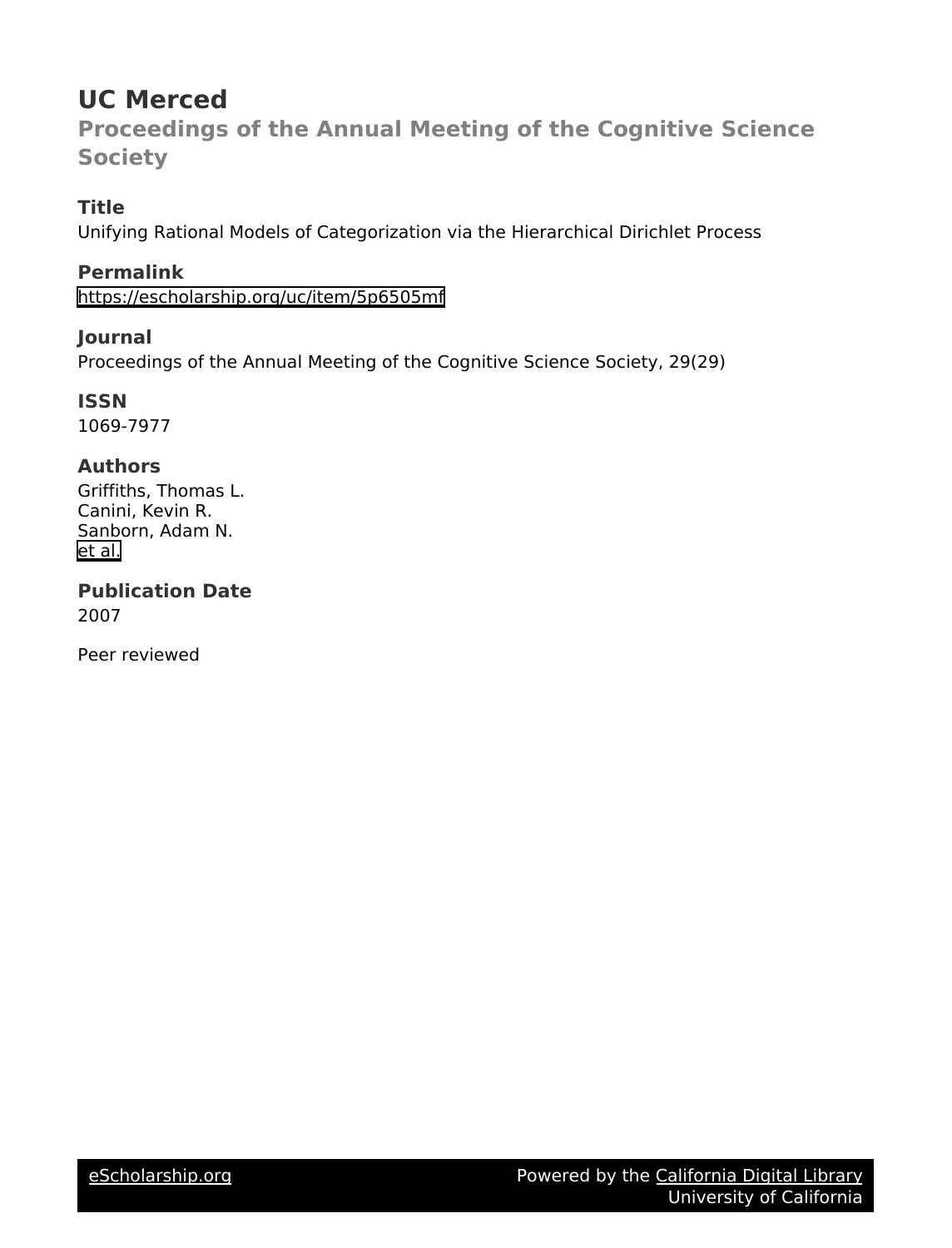### **Unifying Rational Models of Categorization via the Hierarchical Dirichlet Process**

#### **Thomas L. Griffiths (tom griffiths@berkeley.edu)**

Department of Psychology, University of California, Berkeley, Berkeley, CA 94720-1650 USA

#### **Kevin R. Canini (kevin@cs.berkeley.edu)**

Department of Computer Science, University of California, Berkeley, Berkeley, CA 94720-1776 USA

#### **Adam N. Sanborn (asanborn@indiana.edu)**

Department of Psychological and Brain Sciences, Indiana University, Bloomington, IN 47405, USA

#### **Daniel J. Navarro (daniel.navarro@adelaide.edu.au)**

School of Psychology, University of Adelaide, Adelaide SA 5005, Australia

#### **Abstract**

Models of categorization make different representational assumptions, with categories being represented by prototypes, sets of exemplars, and everything in between. Rational models of categorization justify these representational assumptions in terms of different schemes for estimating probability distributions. However, they do not answer the question of which scheme should be used in representing a given category. We show that existing rational models of categorization are special cases of a statistical model called the hierarchical Dirichlet process, which can be used to automatically infer a representation of the appropriate complexity for a given category.

**Keywords:** rational analysis, categorization, Dirichlet process

Rational models of cognition aim to explain human behavior as an optimal solution to the computational problems posed by our environment (Anderson, 1990). Examining these computational problems provides a deeper understanding of the assumptions behind successful models of human cognition, and can lead to new models. In this paper, we pursue a rational analysis of category learning: inferring the structure of categories from a set of stimuli labeled as belonging to those categories. The knowledge acquired through this process can ultimately be used to make decisions about how to categorize new stimuli. Existing rational analyses of category learning (Anderson, 1990; Ashby & Alfonso-Reese, 1995; Rosseel, 2002) agree that the computational problem involved is one of *density estimation*: determining the probability distributions over stimuli associated with different category labels.

Viewing category learning as density estimation helps to clarify the assumptions behind the two main classes of psychological models: exemplar models and prototype models. Exemplar models assume that a category is represented by a set of stored exemplars, and categorization involves comparing new stimuli to the set of exemplars in each category (e.g., Medin & Schaffer, 1978; Nosofsky, 1986). Prototype models assume that a category is associated with a single prototype and categorization involves comparing new stimuli to these prototypes (e.g., Reed, 1972). These approaches to category learning correspond to different strategies for density estimation, being nonparametric and parametric density estimation respectively (Ashby & Alfonso-Reese, 1995).

Despite providing insight into the assumptions behind models of categorization, existing rational analyses of category learning leave a number of questions open. In particular, many categorization experiments have explored whether people represent categories with exemplars or prototypes. One desideratum for a rational account of category learning might be that it can indicate when a learner should choose to use one of these forms of representation over the other. The greater flexibility of nonparametric density estimation has motivated the claim that exemplar models are to be preferred as rational models of category learning (Nosofsky, 1998). However, nonparametric and parametric methods have different advantages and disadvantages: the greater flexibility of nonparametric methods comes at a cost of requiring more data to estimate a distribution. The decision as to which representation scheme to use should be determined by the stimuli presented to the learner, and existing rational analyses do not indicate how this decision should be made (although a similar argument is made by Briscoe & Feldman, 2006).

The question of how to represent categories is complicated by the fact that prototype and exemplar models are not the only options. A number of models have recently explored possibilities between these extremes, representing categories using clusters of several exemplars (Anderson, 1990; Vanpaemel, Storms, & Ons, 2005; Rosseel, 2002; Love, Medin, & Gureckis, 2004). The range of representations possible in these models emphasizes the importance of being able to identify an appropriate representation for a category from the stimuli themselves: with more options for the representation of categories, it becomes more important to be able to say which option a learner should choose.

Our goal in this paper is to build on previous rational analyses of category learning to provide not just a unifying *framework* which can be used to understand the assumptions behind existing models of categorization, but a unifying *model* of which these models are special cases. This model goes beyond previous unifying models of category learning (e.g., Rosseel, 2002; Vanpaemel et al., 2005) by providing a rational solution to the question of which representation should be chosen based purely on the structure of a category. These results are achieved by identifying connections between models of human category learning and ideas from nonparametric Bayesian statistics. In particular, we show that all of the models mentioned above can be viewed as variants of a stochastic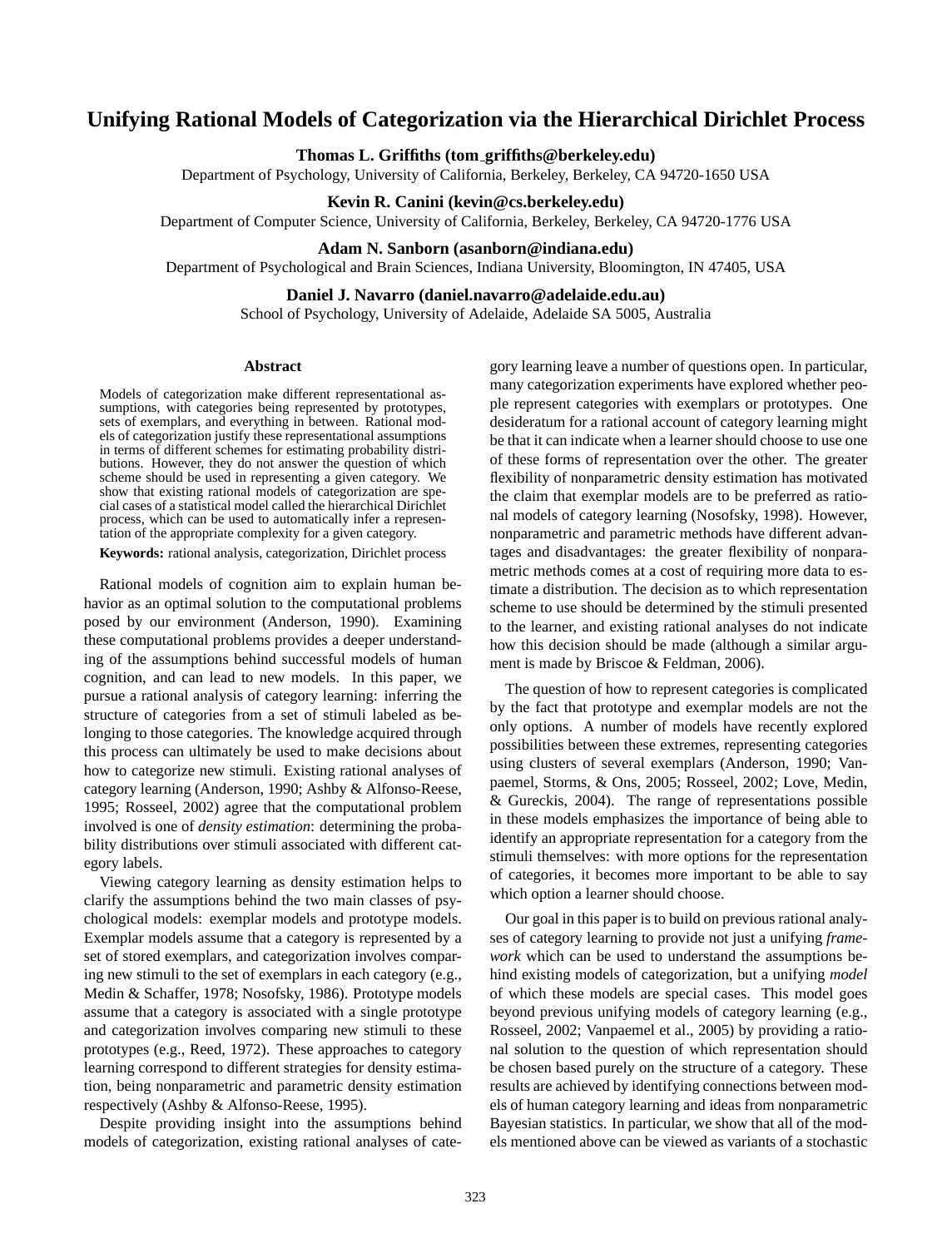process called the *hierarchical Dirichlet process* (Teh, Jordan, Beal, & Blei, 2004).

Identifying the connection between models of human category learning and nonparametric Bayesian density estimation extends the scope of the rational analysis of category learning. It also provides a different perspective on human category learning. Rather than suggesting that people use one form of representation or another, our approach indicates how it might be possible (and, in fact, desirable) for people to switch between representations based upon the structure of the stimuli they observe, choosing the representation best justified by the available data. We illustrate this by modeling data from Smith and Minda (1998), in which people seem to shift from using a prototype representation early in training to using an exemplar representation late in training.

The plan of the paper is as follows. The next section summarizes exemplar and prototype models, and the idea of interpolating between the two. We then discuss existing rational models of categorization. This raises the question of how the models might be unified, which we address by turning to some ideas from nonparametric Bayesian statistics. Having established these ideas, we define a unifying rational model of categorization based on the hierarchical Dirichlet process, and show that this model can capture the shift from prototypes to exemplars in the data of Smith and Minda (1998).

#### **Exemplars and prototypes**

Exemplar and prototype models were originally developed as accounts of the cognitive processes involved in categorization, incorporating different assumptions about how categories are represented and how this information is used. These models share the basic assumption that people assign stimuli to categories based on similarity. Given a set of  $N-1$ stimuli with features  $\mathbf{x}_{N-1} = (x_1, x_2, \dots, x_{N-1})$  and category labels  $\mathbf{c}_{N-1} = (c_1, c_2, \dots, c_{N-1})$ , the probability that stimulus *N* with features  $x_N$  is assigned to category *j* is given by

$$
P(c_N = j | x_N, \mathbf{x}_{N-1}, \mathbf{c}_{N-1}) = \frac{\eta_{N,j} \beta_j}{\sum_c \eta_{N,c} \beta_c}
$$
(1)

where  $\eta_{N,c}$  is the similarity of the stimulus  $x_N$  to category *c* and  $\beta_c$  is the response bias for category *c*. The key difference between the models is in how  $\eta_{N,c}$  is computed.

In an exemplar model (e.g., Medin & Schaffer, 1978; Nosofsky, 1986), a category is represented by all of the stored instances of that category. The similarity of stimulus *N* to category *j* is calculated by summing the similarity of the stimulus to all stored instances of the category. That is,

$$
\eta_{N,j} = \sum_{i|c_i=j} \eta_{N,i} \tag{2}
$$

where  $\eta_{N,i}$  is a symmetric measure of the similarity between the two stimuli  $x_N$  and  $x_i$ . In a prototype model (e.g., Reed, 1972), a category *j* is represented by a single prototypical instance. In this formulation, the similarity of a stimulus *N* to category *j* is defined to be

$$
\eta_{N,j} = \eta_{N,p_j} \tag{3}
$$

where  $p_j$  is the prototypical instance of the category and  $\eta_{N,p_j}$ is a measure of the similarity between stimulus *N* and the prototype *p<sup>j</sup>* , as used in the exemplar model.

Realizing that these two models are opposite ends of a spectrum, Vanpaemel et al. (2005) observed that we can formalize a set of interpolating models by allowing the instances of each category to be partitioned into clusters, where the number of clusters  $K_c$  ranges from 1 to  $N_c$ . Then each cluster is represented by a prototype, and the similarity of a stimulus *N* to category *j* is defined to be

$$
\eta_{N,j} = \sum_{k=1}^{K_j} \eta_{N,p_{j,k}} \tag{4}
$$

where  $p_{j,k}$  is the prototype of cluster *k* in category *j*. When  $K_c = 1$  for all *c*, this is equivalent to the prototype model, and when  $K = N_c$  for all *c*, this is equivalent to the exemplar model. Thus, this generalized model, the Varying Abstraction Model (VAM), is more flexible than both the exemplar and prototype models, although it raises the problem of estimating which clustering people are actually using in a particular categorization task (for details, see Vanpaemel et al., 2005).

#### **Rational models of categorization**

Following the methodology outlined by Anderson (1990), rational models of categorization explain human behavior in terms of adaptive solutions to a computational problem posed by the environment rather than the underlying cognitive processes. Existing analyses tend to agree that the basic problem is one of *prediction* – identifying the category label or some other unobserved property of an object using its observed properties (Anderson, 1990; Ashby & Alfonso-Reese, 1995; Rosseel, 2002). Focusing for the moment on the case of predicting category labels, as in most categorization experiments, the problem can be formulated as one of Bayesian inference: computing the probability that object *N* belongs to category *j* given the features and category labels of *N* −1 objects. Applying Bayes' rule, we can write

$$
P(c_N = j | x_N, \mathbf{x}_{N-1}, \mathbf{c}_{N-1}) =
$$
\n
$$
P(x_N | c_N = j, \mathbf{x}_{N-1}, \mathbf{c}_{N-1}) P(c_N = j | \mathbf{c}_{N-1})
$$
\n
$$
\frac{P(x_N | c_N = j, \mathbf{x}_{N-1}, \mathbf{c}_{N-1}) P(c_N = c | \mathbf{c}_{N-1})}{\sum_c P(x_N | c_N = c, \mathbf{x}_{N-1}, \mathbf{c}_{N-1}) P(c_N = c | \mathbf{c}_{N-1})}
$$
\n(5)

with the posterior probability of category *j* being proportional to the product of the probability of an object with features *x<sup>N</sup>* being produced from that category and the prior probability of choosing that category, taking into account the features and labels of the previous  $N-1$  objects (assuming that only category labels influence the prior). Category learning, then, becomes a matter of determining these probabilities – a problem that is known as *density estimation*. Different rational models vary in how they approach this problem.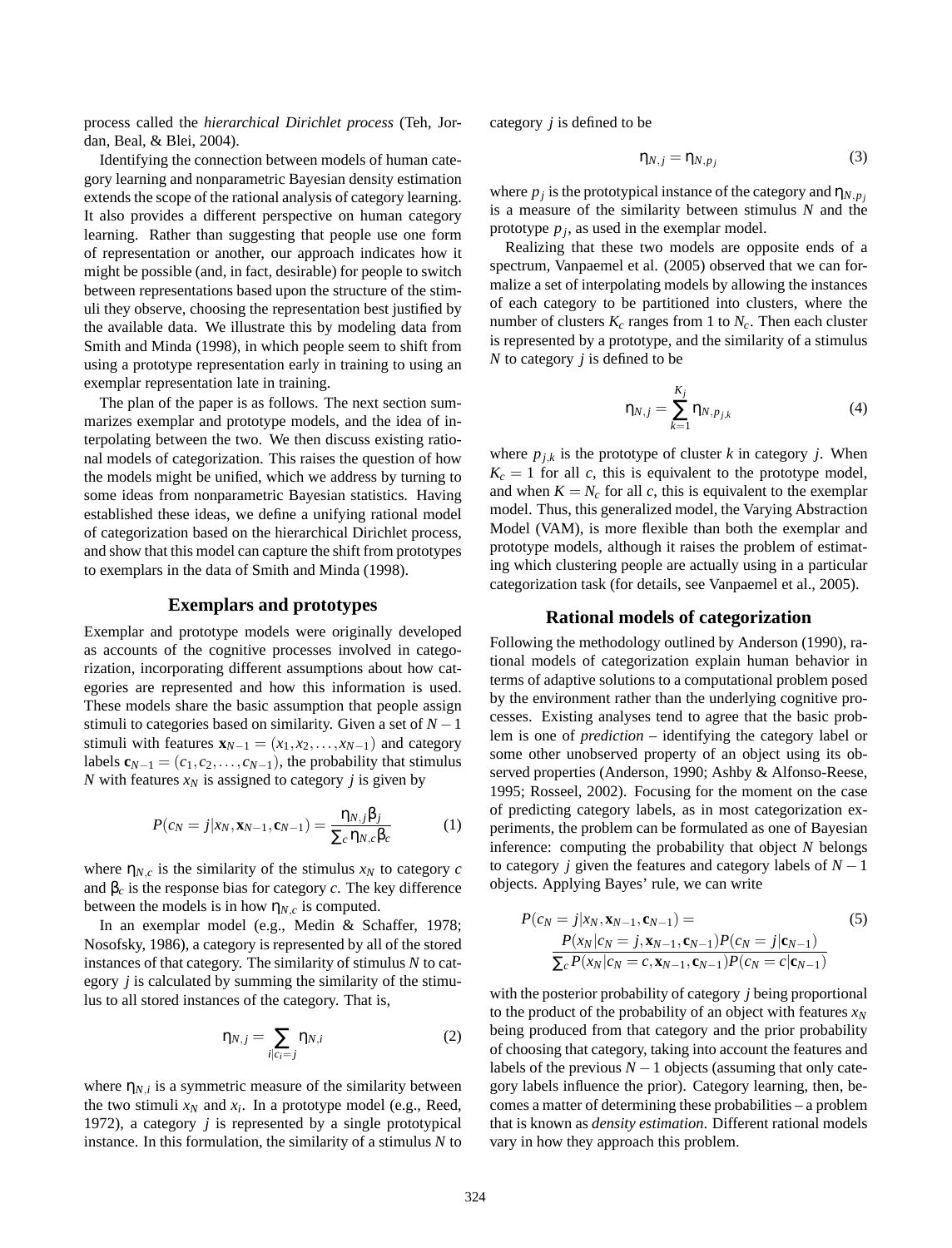#### **Exemplar and prototype models**

Ashby and Alfonso-Reese (1995) observed a connection between the Bayesian solution to the problem of categorization presented in Equation 5 and the way that choice probabilities are computed in exemplar and prototype models (i.e. Equation 1). Specifically,  $\eta_{N,i}$  can be identified with  $P(x_N | c_N = j, \mathbf{x}_{N-1}, \mathbf{c}_{N-1})$ , while  $\beta_j$  corresponds to the prior probability of category *j*,  $P(c_N = j | c_{N-1})$ . The difference between exemplar and prototype models thus comes down to different ways of estimating  $P(x_N|c_N = j, \mathbf{x}_{N-1}, \mathbf{c}_{N-1}).$ 

The definition of  $\eta_{N,i}$  used in an exemplar model (Equation 2) corresponds to estimating  $P(x_N|c_n = j, x_{N-1}, c_{N-1})$  as the sum of a set of functions (known as "kernels") centered on the  $x_i$  already labeled as belonging to category  $j$ , with

$$
P(x_N|c_N = j, \mathbf{x}_{N-1}, \mathbf{c}_{N-1}) \propto \sum_{i|c_i = j} f(x_N, x_i)
$$
 (6)

where  $f(x, x_i)$  is a probability distribution centered on  $x_i$ . This is a method that is widely used for approximating distributions in statistics, being a simple form of nonparametric density estimation (meaning that it can be used to identify distributions without assuming that they come from an underlying parametric family) called kernel density estimation.

The definition of  $\eta_{N,i}$  used in a prototype model (Equation 3) corresponds to estimating  $P(x_N|c_n = j, x_{N-1}, c_{N-1})$  by assuming that the distribution associated with each category comes from an underlying parametric family, and then finding the parameters that best characterize the instances labeled as belonging to that category. The prototype corresponds to these parameters. Again, this is a common method for estimating a probability distribution, known as parametric density estimation, in which the distribution is assumed to be of a known form but with unknown parameters.

#### **The Mixture Model of Categorization**

The interpretation of exemplar and prototype models as different schemes for density estimation suggests that a similar interpretation might be found for interpolating models. Rosseel (2002) proposed one such model – the Mixture Model of Categorization (MMC) – in which it is assumed that  $P(x_N|c_N = j, x_{N-1}, c_{N-1})$  is a mixture distribution. Specifically, the model assumes that each object  $x_i$  comes from a cluster *z<sup>i</sup>* , and each cluster is associated with a probability distribution over the features of the objects generated from that cluster. When evaluating the probability of a new object  $x_N$ , it is necessary to sum over all of the clusters from which that object might have been drawn, with

$$
P(x_N|c_N = j, \mathbf{x}_{N-1}, \mathbf{c}_{N-1}) =
$$
  
\n
$$
\sum_{k=1}^{K_j} P(x_N|z_N = k, \mathbf{x}_{N-1}, \mathbf{z}_{N-1}) P(z_N = k | \mathbf{z}_{N-1}, c_N = j, \mathbf{c}_{N-1})
$$
\n(7)

where  $K_j$  is the total number of clusters for category *j*,  $P(x_N | z_N = k, x_{N-1}, z_{N-1})$  is the probability of  $x_N$  under cluster *k*, and  $P(z_N = k | \mathbf{z}_{N-1}, c_N = j, \mathbf{c}_{N-1})$  is the probability of generating a new object from cluster *k* in category *j*. The clusters can either be shared between categories, or specific to a single category (in which case  $P(z_N = k | \mathbf{z}_{N-1}, c_N = j)$  is 0 for all clusters not belonging to category *j*). It is straightforward to show that this reduces to kernel density estimation when each object has its own cluster and the clusters are equally weighted, and parametric density estimation when each category is represented by a single cluster. By a similar argument to that used for the exemplar model above, we can connect Equation 7 with the definition of  $\eta_{N,j}$  in the VAM (Equation 4), providing a rational justification for this method of interpolating between exemplars and prototypes.

#### **Anderson's Rational Model of Categorization**

The MMC elegantly resolves the question of how to define a rational model between exemplars and prototypes, but leaves open the issue of determining how many clusters are used in representing each category – a question about which of these kinds of representations might be more appropriate based on the available data. Anderson (1990) introduced a model that he called the Rational Model of Categorization (RMC), which presents a partial solution to this problem.

The RMC differs from the other models discussed in this section in assuming that category labels should be treated like features. Thus, the RMC specifies a joint distribution on features and category labels, rather than assuming that the distribution on category labels is estimated separately and then combined with a distribution on features for each category. As in the MMC, this distribution is a mixture, with

$$
P(\mathbf{x}_N, \mathbf{c}_N) = \sum_{\mathbf{z}_N} P(\mathbf{x}_N, \mathbf{c}_N | \mathbf{z}_N) P(\mathbf{z}_N)
$$
(8)

where  $P(\mathbf{z}_N)$  is a distribution over clusterings of the *N* objects. The key difference from the MMC is that this distribution allows the number of clusters to be unbounded, with

$$
P(\mathbf{z}_N) = \frac{\alpha^K}{\prod_{i=0}^{N-1} [\alpha + i]} \prod_{k=1}^K (M_k - 1)!
$$
 (9)

where  $\alpha$  is a parameter of the distribution and  $M_k$  is the number of objects assigned to cluster  $k$ .<sup>1</sup> This is the distribution that results from sequentially assigning objects to clusters with probability

$$
P(z_i = k | \mathbf{z}_{i-1}) = \begin{cases} \frac{M_k}{i-1+\alpha} & M_k > 0 \text{ (i.e., } k \text{ is old)}\\ \frac{\alpha}{i-1+\alpha} & M_k = 0 \text{ (i.e., } k \text{ is new)} \end{cases} \tag{10}
$$

where the counts  $M_k$  are accumulated over  $z_{i-1}$ . Thus, each object can be assigned to an existing cluster with probability proportional to the number of objects already assigned to that cluster, or to a new cluster with probability determined by  $\alpha$ .

 $1$ Due to space constraints, we have defined this distribution in the form associated with the Dirichlet process, rather than using the idea of a "coupling probability" from Anderson's (1990) treatment (see Neal, 1998, and Sanborn, Griffiths, & Navarro, 2006, for details).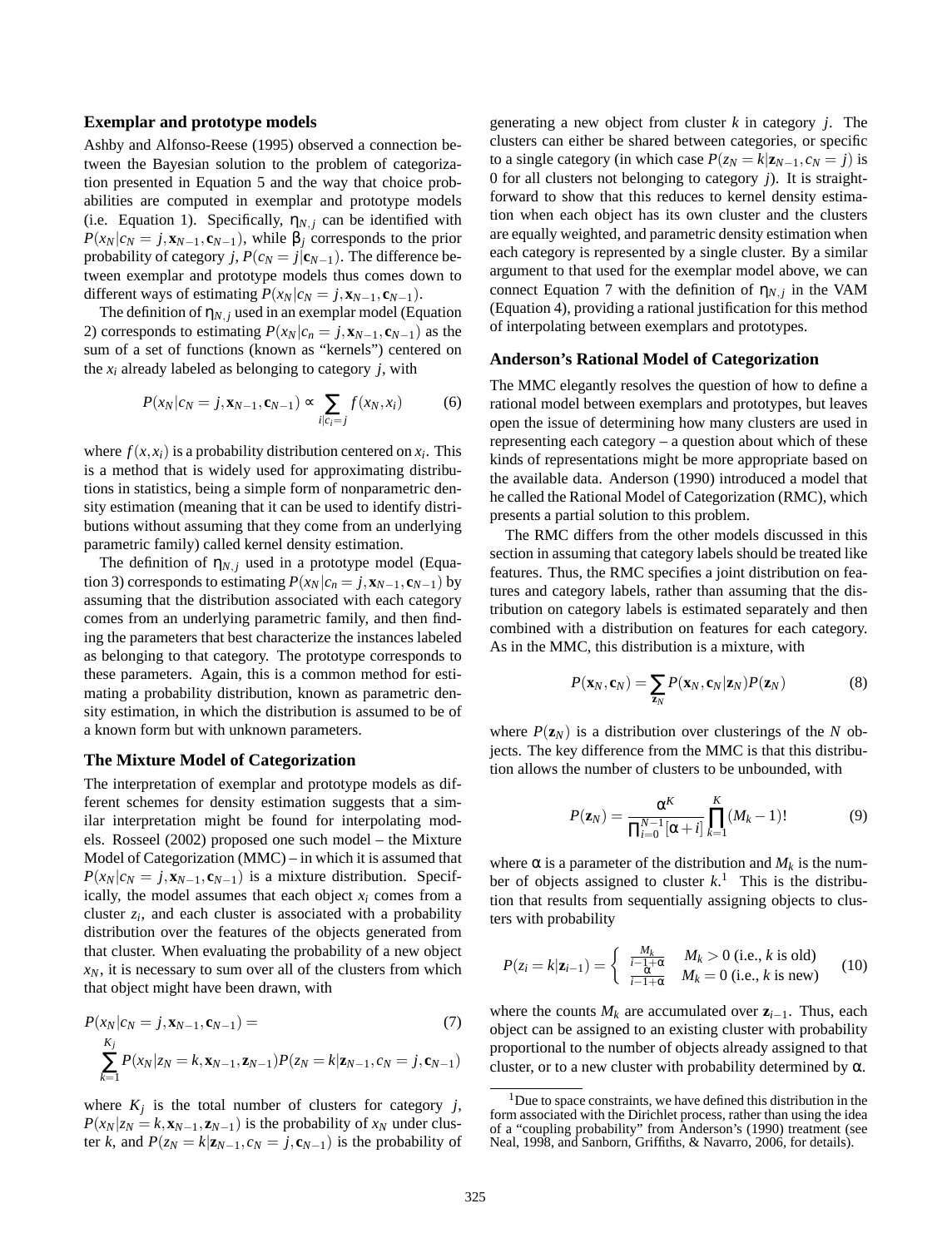Despite having been defined in terms of the joint distribution of  $\mathbf{x}_N$  and  $\mathbf{c}_N$ , the assumption that features and category labels are independent given clusters makes it possible to write  $P(x_N|c_N = j, x_{N-1}, c_{N-1})$  in the same form as Equation 7. The probability of cluster *k* is simply

$$
P(z_N = k | \mathbf{z}_{N-1}, c_N = j, \mathbf{c}_{N-1}) \propto (11)
$$
  
 
$$
P(c_N = j | z_N = k, \mathbf{z}_{N-1}, \mathbf{c}_{N-1}) P(z_N = k | \mathbf{z}_{N-1})
$$

where the second term on the right hand side is given by Equation 10. This defines a distribution over the same *K* clusters regardless of *j*, but the value of *K* depends on the number of clusters in  $\mathbf{z}_{N-1}$ . The RMC can thus be viewed as a form of the mixture model in which all clusters are shared between categories but the number of clusters is inferred from the data. However, the two models are not directly equivalent, because assuming that features and category labels are generated based on the clustering induces a dependency between the two, meaning that  $c_N$  depends on  $\mathbf{x}_{N-1}$  as well as  $\mathbf{c}_{N-1}$ , violating the (arguably sensible) assumption made by the other models and embodied in Equation 5.

The RMC thus comes close to our goal of specifying a unifying rational model of categorization, capturing many of the ideas embodied in other models and making it possible to infer a representation warranted by the data. However, the model is still significantly limited. First, the analysis given in the previous paragraph shows that the model assumes that every category is represented using the same set of clusters (and thus the same number), an assumption that is inconsistent with many models that interpolate between prototypes and exemplars (e.g., Vanpaemel et al., 2005). Second, the idea that category labels should be treated like other features has some odd implications, such as the dependency between features and category labels mentioned above. These limitations leave room for a model in which each category is directly represented by a different number of clusters, with the appropriate number being inferred from the data. We develop and test such a model in the remainder of the paper, by drawing on connections between the RMC and work in nonparametric Bayesian statistics.

#### **Dirichlet processes and beyond**

The RMC defines a probability distribution as a mixture of an unbounded number of clusters. The same idea appears in nonparametric Bayesian statistics, in the form of the *Dirichlet process mixture model* (Antoniak, 1974; Neal, 1998). In fact, the distribution defined by the RMC is exactly the same as that defined by this model (Neal, 1998; Sanborn et al., 2006). This equivalence means that we can use recent results generalizing the Dirichlet process to identify a richer class of rational models of categorization.

Teh, Jordan, Blei, and Beal (2004) introduced a generalization of the Dirichlet process known as the *hierarchical Dirichlet process* (HDP). The basic idea is simple. Observations are divided into groups, and each group is modeled using a Dirichlet process. A new observation is first compared

|                                                             | $\gamma \in (0, \infty)$<br>categories share clusters | $\gamma \rightarrow \infty$<br>categories share no clusters |
|-------------------------------------------------------------|-------------------------------------------------------|-------------------------------------------------------------|
| $\alpha \rightarrow 0$<br>one cluster per category          | $HDP_{0,+}$                                           | $HDP_{0,\infty}$<br>(prototype)                             |
| $\alpha \in (0, \infty)$<br>intermediate number of clusters | $HDP_{++}$                                            | $HDP_{+,\infty}$                                            |
| $\alpha \rightarrow \infty$<br>one stimulus per cluster     | $HDP_{\infty,+}$<br>(RMC)                             | $HDP_{\infty,\infty}$<br>(exemplar)                         |

Figure 1: Unifying rational models of categorization. Each model is specified as HDP<sub> $\alpha, \gamma$ </sub>, where + is a value in  $(0, \infty)$ .

to all of the clusters in its group, with the prior probability of each cluster determined by Equation 10. If the observation is to be assigned to a new cluster, the new cluster is drawn from a second Dirichlet process that compares the stimulus to all of the clusters that have been created across groups. This Dirichlet process is governed by parameter  $\gamma$ , analogous to  $\alpha$ , and the prior probability of each cluster is proportional to the number of times that cluster has been selected by any group, instead of the number of observations in each cluster. The new observation is only assigned a completely new cluster if both Dirichlet processes select a new cluster.

The HDP provides a way to model probability distributions across groups of observations. Each distribution is a mixture of an unbounded number of clusters, but the clusters can be shared between groups. Furthermore, the number of clusters in each group can vary independently. A priori expectations about the number of clusters in a group and the extent to which clusters are shared between groups are determined by the parameters  $\alpha$  and γ. When  $\alpha$  is small, each group will have few clusters, but when  $\alpha$  is large, the number of clusters will be closer to the number of observations. When  $\gamma$  is small, groups are likely to share clusters, but when  $\gamma$  is large, the clusters in each group are likely to be unique.

#### **A unifying rational model**

We can now define a unifying rational model of categorization, based on the HDP. If we identify each category with a "group" for which we want to estimate a distribution, the HDP instantly becomes a model of category learning, providing us with a way to formulate models in which the number of clusters in each category is learned, and subsuming all previous rational models through different settings of α and γ. Figure 1 identifies six models we can obtain by considering limiting values of  $\alpha$  and  $\gamma$ <sup>2</sup>

Three of the models shown in Figure 1 are exactly isomorphic to existing models.  $HDP_{\infty,\infty}$  is an exemplar model, with one cluster per object and no sharing of clusters.  $HDP_{0,\infty}$  is a prototype model, with one cluster per category and no sharing of clusters. HDP<sub>∞,+</sub> is the RMC, provided that category labels are treated as features. In  $HDP_{\infty,+}$ , every object has its own cluster, but those clusters are generated from the higherlevel Dirichlet process. Consequently, group membership is

<sup>&</sup>lt;sup>2</sup>The case of  $\gamma \rightarrow 0$  is omitted, since it simply corresponds to a model in which all observations belong to the same cluster across all categories, for all values of  $\alpha$ .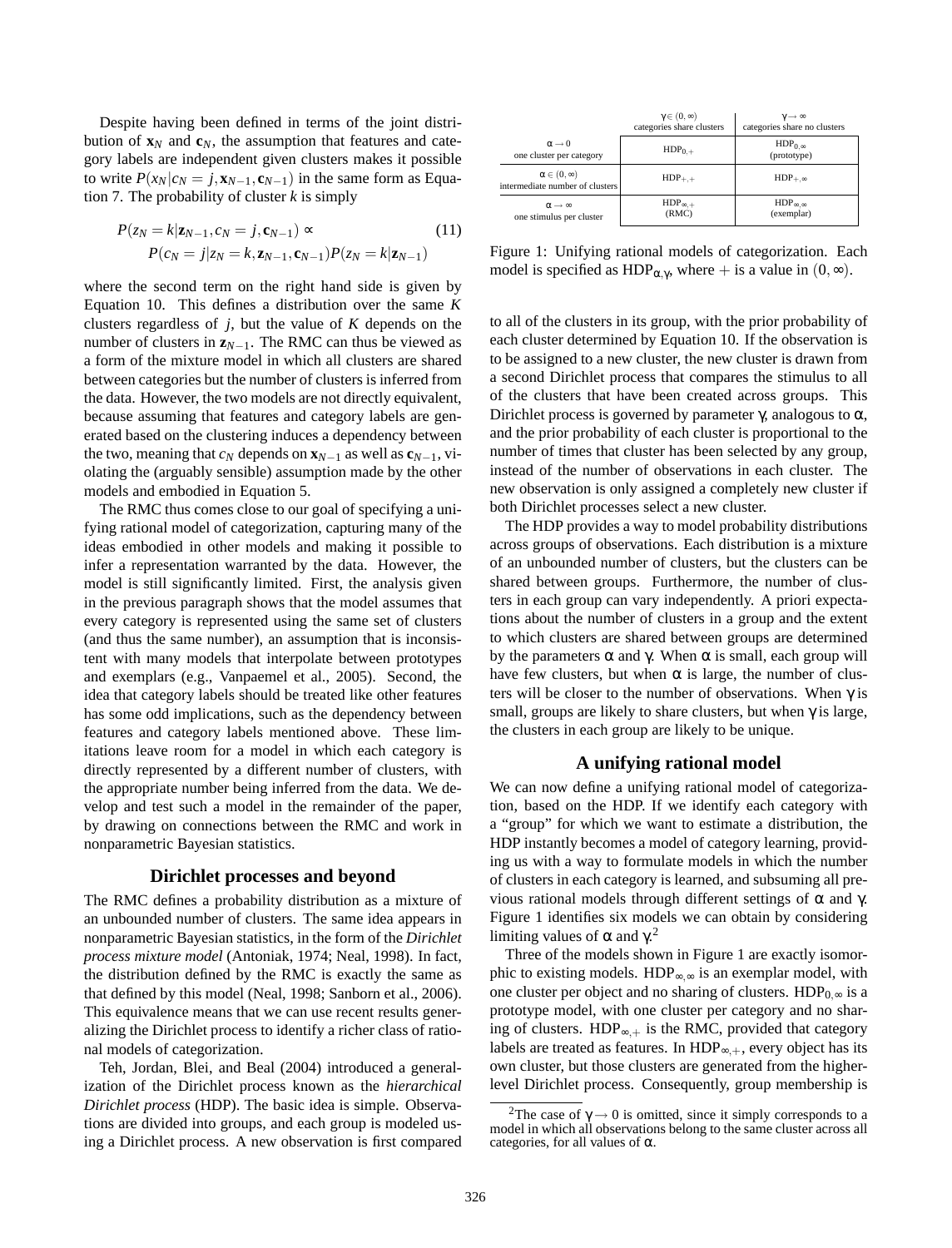ignored and the model reduces to a Dirichlet process.

There are also several new models.  $HDP_{0,+}$  makes the same basic assumptions as the prototype model, with a single cluster per category, but makes it possible for different categories to share the same prototype – something that might be appropriate in an environment where the same category can have different labels. However, the most interesting models are  $HDP_{+,+}$  and  $HDP_{+,\infty}$ . These models are essentially the MMC, with clusters shared between categories or unique to different categories respectively, but the number of clusters in each category can differ and be learned from the data. Consequently, these models make it possible to answer the question of whether a particular category is best represented using prototypes, exemplars, or something in between, simply based on the structure of that category. In the remainder of the paper, we show that one of these models –  $HDP_{+,\infty}$  – can capture the shift that occurs from prototypes to a more exemplar-based representation in a recent categorization experiment.

#### **Modeling the prototype-exemplar transition**

Smith and Minda (1998) argued that people seem to produce responses that are more consistent with a prototype model early in learning, later shifting to exemplar-based representations. The models discussed in the previous section potentially provide a rational explanation for this effect: the prior specified in Equation 9 prefers fewer clusters and is unlikely to be overwhelmed by small amounts of data to the contrary, but as the number of objects consistent with multiple clusters increases, the representation should shift. These results thus provide an opportunity to compare the HDP to human data.

We focused on the non-linearly separable structure explored in Experiment 2 of Smith and Minda (1998). In this experiment, 16 participants were presented with six-letter nonsense words labeled as belonging to different categories. Each letter could take one of two values, producing the binary feature representation shown in Table 1. Each category contains one prototypical stimulus (000000 or 111111), five stimuli with five features in common with the prototype, and one stimulus with only one feature in common with the prototype, which we will refer to as an "exception". No linear function of the features can correctly classify every stimulus, meaning that a prototype model will not be able to distinguish between the categories exactly. Participants were presented with a random permutation of the 14 stimuli and asked to identify each as belonging to either Category A or Category B, receiving feedback after each stimulus. This block of 14 stimuli was repeated 40 times for each participant, and the responses were aggregated into 10 segments of 4 blocks each. The results are shown in Figure 2 (a). The exceptions were initially identified as belonging to the wrong category, with performance improving later in training.

We tested three models: the exemplar model  $HDP_{\infty,\infty}$ , the prototype model  $HDP_{0,\infty}$ , and  $HDP_{+,\infty}$ . In all three models, we assumed that the features of each object are independent given its cluster, meaning that we can write

$$
P(x_N|z_N=k,\mathbf{x}_{N-1},\mathbf{z}_{N-1})=\prod_d P(x_{N,d}|z_N=k,\mathbf{x}_{N-1},\mathbf{z}_{N-1})
$$

where  $x_{N,d}$  is the value of the *d*th feature of object *N*. Given the cluster, the value on each dimension is assumed to have a Bernoulli distribution (although other distributions can be used for continuous features). Integrating out the parameter of this distribution with respect to a Beta $(\mu_0, \mu_1)$  prior, we obtain

$$
P(x_{N,d} = v|z_N = k, \mathbf{x}_{N-1}, \mathbf{z}_{N-1}) = \frac{M_{k,v} + \mu_v}{M_k + \mu_0 + \mu_1}
$$
(12)

where  $M_{k, \nu}$  is the number of stimuli with value  $\nu$  on the *d*th feature that  $\mathbf{z}_N$  identifies as belonging to cluster  $k$ .

All three models were exposed to the same training stimuli as the human participants, and used to categorize each stimulus after each segment of 4 blocks. The cluster structures for the prototype and exemplar models are fixed, so the probability of each category is straightforward to compute. However, since  $HDP_{+\infty}$  allows arbitrary clusterings, the possible clusterings need to be summed over when computing the probabilities used in categorization (as in Equation 7). We approximated this sum by sampling from the posterior distribution on clusterings using the Markov chain Monte Carlo (MCMC) algorithm described by Teh et al. (2004). Each set of predictions is based on an MCMC simulation with a burn-in of 1000 steps, followed by 100 samples separated by 10 steps each. The parameter  $\alpha$  was also estimated by sampling.

As in Smith and Minda's original modeling of this data, a guessing parameter was incorporated to allow for the possibility that participants were randomly responding for some proportion of the stimuli. The guessing parameter was fit for each participant, being fixed across every instance of every stimulus for that participant. The values of  $\mu_0$  and  $\mu_1$  were also fit for each participant, with the restriction that  $\mu_0 = \mu_1$ , resulting in two free parameters for each of the models.

The predictions of the three models are shown in Figure 2, averaged across participants, and model fits appear in Figure 3. As might be expected, the prototype model does poorly in predicting the categories of the exceptions, while the exemplar model is more capable of handling these stimuli. We replicated the results of Smith and Minda (1998) in finding that the prototype model fit better early in training (for segments 1-4), and the exemplar model better later in training. However, we also found that  $HDP_{+,\infty}$  provided an equivalent or better account of human performance than the other two models from segment 4 onwards. In particular, only this model captured the shift in the treatment of the exceptions

Table 1: Categories A and B from Smith and Minda (1998)

| Stimuli                                                         |
|-----------------------------------------------------------------|
| $A \mid 000000, 100000, 010000, 001000, 000010, 000001, 111101$ |
| 111111, 011111, 101111, 110111, 111011, 111110, 000100          |